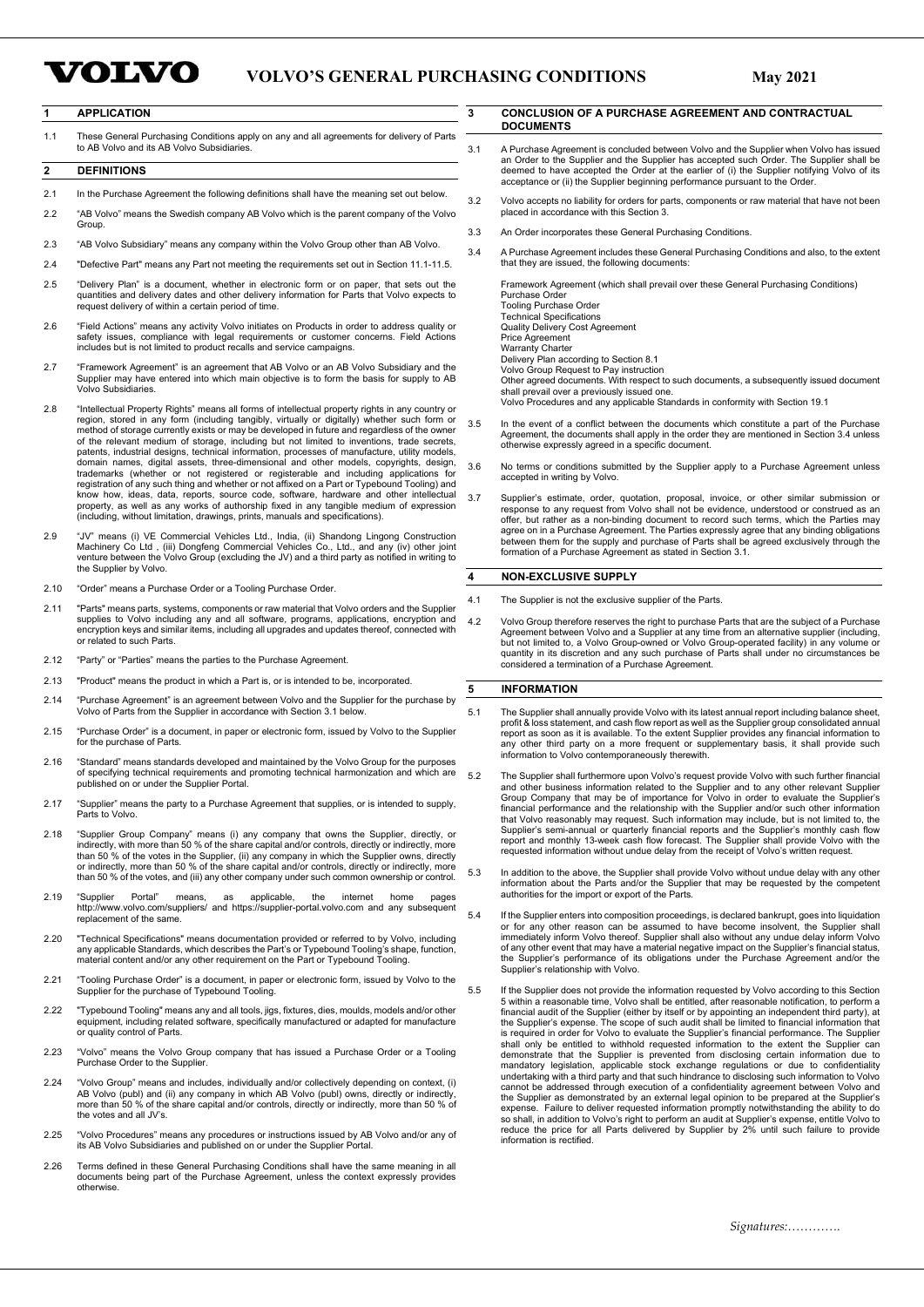### **6 ELECTRONIC COMMUNICATION AND NOTICE**

- 6.1 The Parties acknowledge and agree that an agreement may be executed by electronic signature, which shall be considered as an original signature for all purposes and shall have the same force and effect as an original signature.
- 6.2 The Parties have agreed to implement communication through electronic data interchange (EDI). When and to the extent EDI is implemented, the Parties will apply the terms of the EDI Procedures published on the Supplier Portal.
- 6.3 To the extent Supplier has access to the Supplier Portal, (a) any notice published by Volvo on the Supplier Portal shall be deemed legally effective notice by Volvo with effect from the date of publication and (b) the Supplier acknowledges its duty and obligation to regularly monitor the Supplier Portal.

# **7 CONFORMITY WITH ORDER**

- 7.1 The Supplier shall supply Parts in accordance with the Technical Specifications and terms of the Purchase Order.
- 7.2 Volvo reserves the right to modify the Technical Specifications of a Part. Any change in price or other conditions resulting from this shall be agreed upon in writing prior to any change of production equipment and prior to the commencement of delivery by the Supplier of any modified Part.
- The Supplier shall supply Typebound Tooling ordered by Volvo in accordance with the terms of the Tooling Purchase Order. If Volvo has issued Technical Specifications for the<br>Typebound Tooling, the Supplier shall supply the with such Technical Specifications.
- 7.4 Volvo reserves the right to modify the Technical Specifications of Typebound Tooling, and the Supplier shall immediately modify the Typebound Tooling according to the new Technical Specifications. Any change in price or other conditions resulting from the change in Technical Specifications shall be agreed upon in writing prior to performing any change on the Typebound Tooling.
- 7.5 The Supplier shall provide Volvo with a complete breakdown of the Parts as well as comprehensive spare parts list comprising i.a. part and identification drawings. In addition, the Supplier shall provide service instructions and manuals in form and substance so that it can be used by Volvo's dealers without revision.

### **8 ORDERED QUANTITY AND CAPACITY, DELIVERIES AND COMPENSATION FOR CANCELLED PURCHASES**

- 8.1 Volvo normally issues Delivery Plan(s) for the Parts. The Delivery Plans set out the quantities and delivery dates for Parts that Volvo expects to request delivery of within a certain period of time. Firm requests for delivery of Parts, including the fixing of the exact quantity and<br>delivery time, is made either as part of the Delivery Plan or in the Order. Only what Volvo<br>explicitly has stated, in writing iss firm request for delivery shall be deemed to be a firm request for delivery.
- 8.2 Any quantity included in the Delivery Plan that exceeds what is a firm request for delivery of Parts, or any volume estimates provided elsewhere, shall be considered a forecast only and shall not be binding on Volvo. However, the Supplier is obliged to maintain such production and delivery capacity so that deliveries can be made in accordance with the forecast quantity in the Delivery Plan.
- 8.3 Supplier acknowledges that the industries in which Volvo Group operates are characterized by high volatility and Supplier represents and warrants that it has the operational and financial capability to manage such volatility and undertakes to use extraordinary best efforts to make deliveries in accordance with Volvo's firm orders and maintain production and delivery capacity in accordance with Volvo's forecasts even where such forecasts and firm orders are modified.
- 8.4 Supplier further acknowledges that neither the existence of a Purchase Agreement nor any other agreement or document listed in Section 3.4 shall obligate Volvo to issue a Delivery Plan for the Parts or commit to purchase a particular quantity of Parts or any Parts at all from the Supplier.
- 8.5 Volvo's cancellation of, wholly or partly, or failure to purchase a quantity of a Part that is a forecast pursuant to Section 8.2 above, and therefore non-binding, shall not entitle the<br>Supplier to any compensation, unless otherwise agreed between the Parties in writing, and<br>such cancellation or failure to purchase sh termination of a Purchase Agreement.
- 8.6 The Supplier shall immediately inform Volvo if there is a risk of non compliance with the most recent Delivery Plan issued by Volvo. Recognizing that time is of the essence, the Supplier will take all necessary actions, both ordinary and extraordinary, to ensure timely deliveries.
- 8.7 If the Supplier is unable to meet Volvo's need for the Parts, the Supplier shall, at its own cost, find alternative supplies for Volvo in consultation with Volvo. Actual procurement from the alternative supplier is subject to Volvo's final written approval.
- 8.8 Should Volvo cancel, wholly or partly, or fail to purchase a quantity of a Part for which Volvo's order is firm in accordance with Section 8.1 above, Volvo shall compensate the Supplier for reasonable costs relating to such cancelled quantity. In calculating such costs the Supplier shall not receive compensation to the extent that the Part - or components, semi-manufactured items or raw materials intended for it - can be used for other deliveries to Volvo or another party, or for another purpose. Volvo's obligation to compensate for cancellations is conditional upon the Supplier submitting specified claims for compensation in writing not later than six (6) weeks after the Supplier should have been able to establish the costs relating to the cancelled quantity.
- 8.9 During the term of the Purchase Agreement, the Supplier undertakes to deliver Parts according to delivery requests made in Orders and/or Delivery Plan(s) issued by Volvo. The<br>Supplier acknowledges that it shall not be entitled, irrespective of any language to the contrary<br>in the actual Order or Delivery P as part of the Delivery Plan(s) or in Orders placed, as long as the terms of such delivery requests are consistent with the terms of the Purchase Agreement.

# **9 PRICE AND PAYMENT**

9.1 The price for Parts is stated in the Purchase Order and shall, subject to Section 9.2 below apply until the Parties agree on a new price in writing. Unless otherwise agreed, in writing, the price stated for any Part sh

- 9.2 The Supplier shall during the term of the Purchase Agreement provide Volvo with Parts that are competitive in terms of price, quality, delivery and technical function. If Volvo considers that the Supplier's delivery of one or more Parts is no longer competitive in relation to price, quality, delivery and/or technical function even though the delivered Parts are otherwise in<br>accordance with the terms of the Purchase Agreement, Volvo shall supply the Supplier with<br>information supporting its belief. The make the Part competitive. If the Parties are unable to arrive at a mutually acceptable solution within thirty (30) days after Volvo's notification, then Volvo shall have the right to terminate the Purchase Agreement insofar as it concerns the non-competitive Part by giving the Supplier thirty (30) days' notice. The above obligations on the part of the Supplier are a material condition to the Purchase Agreement, Volvo would not have entered into the Purchase Agreement but for Supplier having provided this undertaking and the failure by the Supplier to comply with such condition shall constitute a material breach of the Purchase Agreement.
- 9.3 The Supplier undertakes to supply a complete cost breakdown (including but not limited to labour, material and amortization) and the price of all the basic components of any Part, which in the aggregate shall not exceed the price of the Part it together constitutes.
- 9.4 Unless otherwise agreed between the Parties or prescribed by applicable mandatory legislation, payment shall be made according to the following: Free delivery month based on receipt of invoice or goods (whichever is la Volvo Group payment calendar published on the Supplier Portal.
- 9.5 All invoices shall be correctly addressed, without being marked for the attention of any individual, and include all other information that is required by Volvo.
- 9.6 Remittance of payment shall not imply any acceptance of the delivery or of the invoiced amount.
- 9.7 The Supplier and Volvo will jointly pursue cost reduction opportunities for the duration of the Purchase Agreement and will reflect the achievements of such opportunities in price reductions to Volvo.
- 9.8 Without prejudice to Volvo's other rights and remedies, and after prior written notice, Volvo and/or any AB Volvo Subsidiary may deduct from any payments due to the Supplier or any Supplier Group Companies that are parties to a Purchase Agreement with any Volvo Group company the amount of any good faith contra accounts or other claims which Volvo or any AB Volvo Subsidiary may have against the Supplier or any Supplier Group Company. Volvo's right of set-off shall remain enforceable against any assignee of Supplier's rights or claims against Volvo notwithstanding any factoring, assignment or similar arrangement entered into by the Supplier and any notice of factoring, assignment or similar arrangement that may be provided to Volvo; provided that nothing set forth in this Section 9.8 shall operate as a consent by Volvo to such factoring, assignment or other arrangement.
- 9.9 The price for Parts shall be the same for all entities within the Volvo Group of Companies.

# **10 DELIVERY AND PASSING OF TITLE**

- 10.1 The agreed delivery term shall be construed in accordance with Incoterms 2020. Unless otherwise agreed, the delivery clause shall be "FCA", the Supplier's factory or named point specified in the Order.
- 10.2 The Supplier shall pack the Parts in accordance with instructions issued by Volvo.
- 10.3 Unless otherwise set out in the Purchase Order, title in the Parts will pass to Volvo at the same time as the risk will pass to Volvo according to Section 10.1.
- 10.4 Upon passing of title in the Parts to Volvo, Volvo Group shall have the right to use or otherwise dispose over such Parts in its full and absolute discretion, which shall include, for the avoidance of doubt, the unrestricted right to re-sell such Parts to any person or entity

# **11 WARRANTY FOR PARTS, SUITABILITY FOR INTENDED USE**

- 11.1 The Supplier warrants, from the date the Parts are delivered to Volvo until the date that is five (5) years (unless a longer period is agreed) from the date the Parts are delivered to the end-user, that: all Parts delivered under the Purchase Agreement (i) shall conform to the Technical Specifications and to any samples approved by Volvo; and (ii) shall be free from defects in title, materials, workmanship, manufacture and design (to the extent the Supplier, its employees, agents, contractors and/or vendors are responsible for the design) and (iii) shall be fit and sufficient for their intended use; provided that the aforementioned warranty period for Parts that are intended to be incorporated into an electric vehicle drivetrain system, shall be from the date the Parts are delivered to Volvo until the date that is ten (10) years from the date that the Parts are delivered to the end-user.
- 11.2 For deliveries of Parts to Volvo to be used in Products sold in North America the abovementioned warranty period shall be from the date the Parts are delivered to Volvo until the date that is six  $(6)$  years from the date the Parts are delivered to the end-user, unless otherwise agreed in writing by Volvo.
- 11.3 For deliveries of Parts to Volvo that are subject to regulatory requirements relating to durability or otherwise (either directly or because the Part is integrated in a Product which is subject to such requirements), the Supplier agrees to extend the warranty periods set out in Sections 11.1 and 11.2 so that they correspond to the duration of the applicable regulatory requirement.
- 11.4 The Supplier shall provide at no additional cost to Volvo for the lifetime of the Parts maintenance services and updates and upgrades for any software included in or related to maintenance services and updates and upgrades for any software included in or related to the Parts to ensure their functionality in accordance with the Technical Specifications.
- 11.5 In addition to Volvo's rights as otherwise stipulated, the Supplier's obligations shall apply at any time and without regard to the time periods set forth in Sections 11.1-11.3, if: (i) any deviation to the requirements set out in Section 11.1(i)-(iii) of the same or similar nature exist in a statistically significant portion of the Parts; (ii) a Part may cause or has caused (or is alleged by a third party to potentially cause or have caused) damage or poses a significant threat of damage to property or to the health or safety of any person; or (iii) Volvo anywhere<br>in the world is obliged, required or advised by relevant authorities to perform a Field Action<br>involving a Part. In a situation discretion and without regard to the time periods set forth in Sections 11.1-11.3, initiate a Field Action.
- 11.6 No delay on the part of Volvo in notifying the Supplier of any claims arising under this Section 11 shall preclude Volvo from exercising any and all rights to which it is otherwise entitled in the absence of such delay.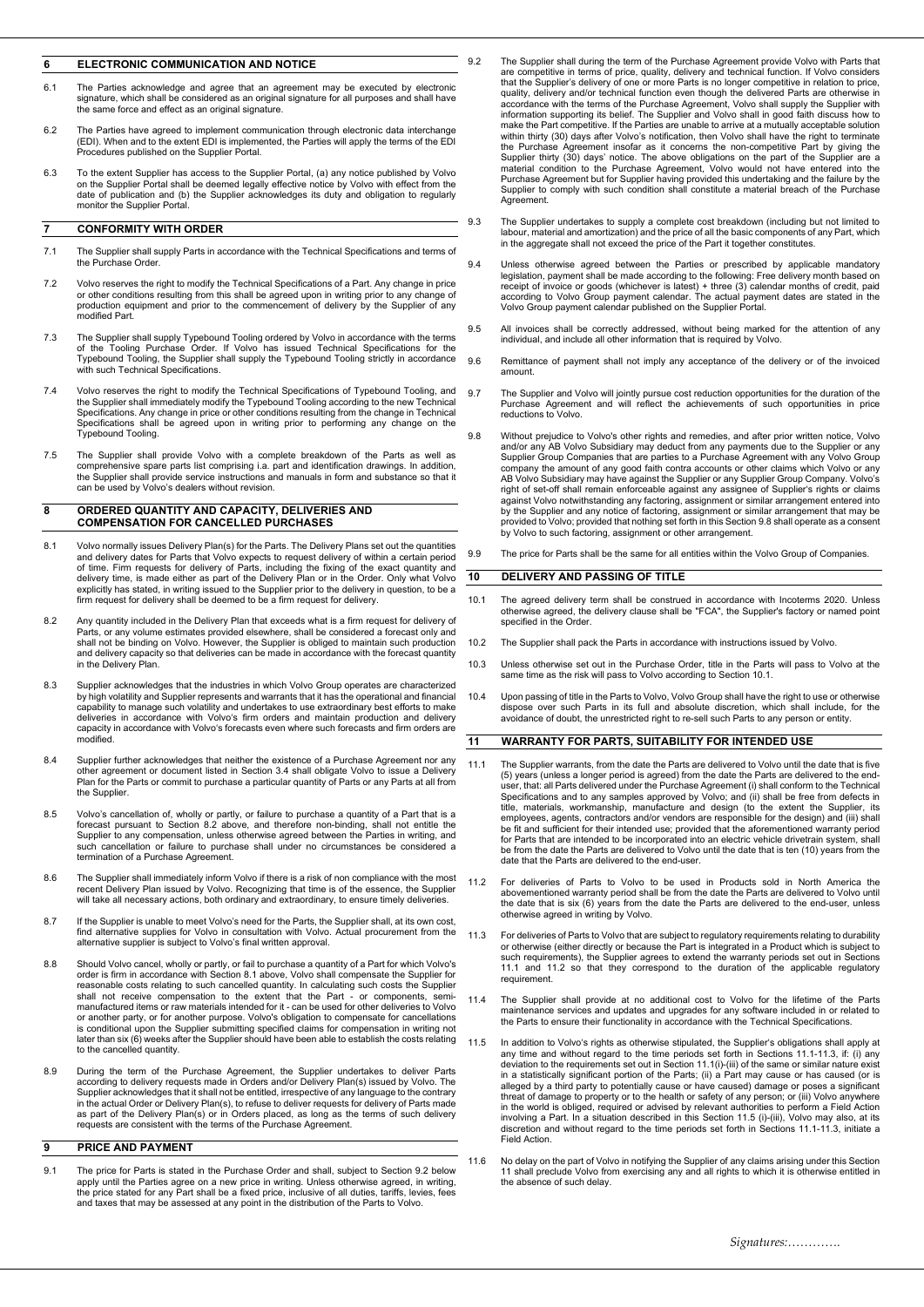- 11.7 The Supplier shall immediately inform the relevant goods receiver and the responsible purchasing department at Volvo of any Defective Parts, discovered or anticipated which have been dispatched to Volvo.
- 11.8 The Supplier shall ensure it has obtained all information on the intended use of, application of and other conditions affecting the Parts. Volvo shall upon request from the Supplier provide all information, which Volvo in its sole discretion deems relevant for the design, development and/or manufacturing of the Parts.
- 11.9 Volvo's personnel may from time to time render assistance and/or give suggestions and/or opinions to, or affect an exchange of, information with the Supplier's personnel concerning the Parts to be furnished under an Order ("Assistance"). Volvo is not obliged to provide such Assistance and the provision by Volvo of such Assistance shall not create any liability for<br>Volvo and shall not in any way limit the Supplier's liability to fully perform its obligations under<br>the Purchase Agreement. Moreo Agreement, nor shall any Assistance constitute a change binding upon Volvo unless issued<br>as an amendment in accordance with the Purchase Agreement. In all cases, and as<br>acknowledged by the Supplier, Volvo is rely in performing all work regarding the Parts to be furnished under an Order.
- 11.10 The Warranty Charter in its then current form shall form an integral part of any and all Purchase Agreements.

#### **12 LIABILITY FOR DEFECTS OR OTHER NON-CONFORMING DELIVERIES**

- 12.1 In the event a Part does not fulfill the requirements set out in Section 11.1-11.5 (a Defective Part), then Volvo shall be entitled to (i) demand immediate rectification, or (ii) demand immediate delivery of substitute Part(s).
- 12.2 If a Defective Part cannot be repaired or replaced without delay or if there is a risk of production disturbances at Volvo Group or delivery disturbances from Volvo Group, Volvo shall be entitled, without obtaining the Supplier's consent and at the latter's expense, to make the necessary repair work or completely or partly terminate the purchase of the Part and other such Parts that Volvo Group does not consider having any use of due to the defect or shortcoming, and also, to undertake substitute purchases from other supplier(s).
- 12.3 In addition to what is set forth in Sections 12.1 and 12.2 above, the Supplier shall compensate Volvo for any loss or damage suffered by the Volvo Group arising out of or relating to the Defective Part including but not limited to costs (including reasonable attorney's and expert's fees) for any Field Actions, labour, replacement, assembly and disassembly, detection and analyze, scrapping and transportation to Volvo and/or its end-users.
- 12.4 If due to a delivery of a Defective Part Volvo considers it necessary to inspect all Parts of the same kind delivered by the Supplier, Volvo shall be entitled, after giving the Supplier notice thereof, to make such inspection at the latter's expense and without awaiting the latter's approval. The notice shall describe the nature of the defect as well as the time and place of the inspection. If possible, the Supplier shall be present at the inspection.
- 12.5 In the event that a delivery does not contain the quantity specified in the request for delivery, Volvo shall be entitled to demand immediate rectification and the Supplier shall compensate Volvo for all costs suffered by the Volvo Group, arising out of or relating to the delay or shortfall in delivery. If the Supplier delivers a quantity either in excess of Volvo's ordered quantity or earlier than the delivery date, Volvo shall not be responsible for taking delivery of, storing or maintaining such Parts and shall further be entitled to return any excess or prematurely delivered quantity to the Supplier at the latter's expense and/or receive compensation from the Supplier for storage costs.
- 12.6 If Volvo accepts Parts that do not conform to the terms of the Purchase Agreement this will not relieve the Supplier of its obligations to correct any such non conformance or preclude Volvo from any remedy under the Purchase Agreement.
- 12.7 In the event of a late delivery of a Part, Volvo is entitled to (i) completely or partly terminate<br>the purchase of the Part and of other Parts which Volvo does not consider having any use of the purchase of the Part and of other Parts which Volvo does not consider having any use of due to the late delivery, and (ii) make substitute purchases from other suppliers. The Supplier shall indemnify Volvo against, and hold Volvo harmless from, any costs, losses and damages suffered by the Volvo Group incurred or arising out of or relating to the late delivery.

### **13 WARRANTY FOR TYPEBOUND TOOLING ORDERED BY VOLVO**

13.1 The Supplier warrants that: all Typebound Tooling delivered (i) shall conform to the Technical Specifications, if issued; and (ii) under this Purchase Agreement shall be free from defects in title, materials, workmanship, manufacture and design and (iii) shall be fit and sufficient for their intended purpose, including without limitation that they will be capable of producing the relevant Parts in the volume projected by Volvo.

### **14 SUPPLIER'S PRODUCTION**

- 14.1 The Supplier shall in respect of design, development, production, installation and service comply with the applicable requirements of a quality system approved by Volvo.
- 14.2 The Supplier shall always strive to improve the production process. Volvo shall be entitled, after reasonable notification, to inspect the Supplier's production of a Part, perform tests and make other necessary examinations at the Supplier's premises, including evaluating any risks for interruption in the supply of Parts as well as safety related issues. The Supplier shall endeavor to obtain the same rights for Volvo at the premises of its suppliers. Volvo shall give the Supplier at least one (1) week's notice about such inspection.
- 14.3 If Volvo has reason to believe or Supplier has notified Volvo that the Supplier's suppliers or sub-suppliers are at risk of causing Supplier to fail to uphold its obligation to either (a) provide<br>Volvo Parts during the term of the Purchase Agreement that are competitive in terms of price,<br>quality, delivery and techn to the Supplier's suppliers' or sub-suppliers' premises. Volvo shall give the Supplier at least one (1) week's notice about such inspection.

# **15 TESTING**

- 15.1 The Supplier shall, prior to commencement of serial production of a new or changed Part, manufacture and perform quality control of samples in accordance with Volvo's applicable requirements relating to testing from time to time
- 15.2 Once a sample has been approved, alteration of the function, appearance, characteristics, material, production method, place of manufacture, Typebound Tooling or other equipment which may affect the Part, may be done only after written approval on each occasion from

the responsible department at Volvo. Delivery may thereafter be made only after renewed approval of a sample.

- 15.3 If Volvo rejects a sample, the Supplier shall make rectification so that the requirements referred to in Section 11.1-11.3 are fulfilled and reimburse Volvo's costs for verification testing of the Part after such rectification.
- 15.4 Volvo's approval of samples shall not affect the Supplier's liability and obligations in accordance with the Purchase Agreement.

### **16 RELOCATION OF PRODUCTION**

16.1 The Supplier has been selected by Volvo based on, inter alia, Volvo's expectations on the<br>Supplier's ability to manufacture and deliver Parts with required quality and otherwise in<br>accordance with the Purchase Agreeme production of a Part, wholly or partly, without Volvo's written consent. Such consent, if given, is without prejudice to Volvo's continued rights to require compliance by the Supplier with the Purchase Agreement. If, as a result of such approved relocation of the production of a Part, the Purchase Agreement will be fulfilled by another company than the Supplier, the Supplier shall ensure that such other company accepts (prior to or simultaneous to said relocation, naming Volvo as a third-party beneficiary in writing) to be bound, vis-à-vis Volvo, by all terms and conditions in the Purchase Agr

### **17 SUPPLIER CODE OF CONDUCT**

- 17.1 The Supplier undertakes to comply with the Volvo Group Supplier Code of Conduct and any<br>successor documents to the Volvo Group Supplier Code of Conduct, as may be updated or<br>replaced from time to time published on the the "Supplier Code of Conduct").
- 17.2 The Supplier confirms that it has read and is aware of the terms of the Supplier Code of Conduct and undertakes to comply with it in all respects and ensure that all Supplier Group<br>Companies likewise comply. Supplier confirms that it and the Supplier Group Companies will<br>at all times conduct its and their own these principles and not violate such principles and undertakes to ensure its and their direct suppliers' awareness and compliance with the same or substantially similar principles.
- 17.3 If the Supplier or any Supplier Group Company has breached a mandatory requirement of<br>the Supplier Code of Conduct, Volvo may notify the Supplier of same with information<br>supporting its belief. If the Parties are unab resolves the breach of such mandatory requirement within thirty (30) days after Volvo's notification, Volvo shall have the right to terminate any and all Purchase Agreements and/or any other agreements that Volvo has entered into with any of the Supplier or any Supplier Group Company.
- 17.4 The Supplier shall indemnify Volvo for all losses, costs, damages and expenses incurred by the Volvo Group related directly or indirectly to any failure by Supplier to comply with the Supplier Code of Conduct.

#### **18 ENVIRONMENTAL MATTERS**

- 18.1 The Supplier shall comply with any and all information disclosure obligations, "material data sheets" (MDS) and other reporting obligations regarding prohibited substances, and other material obligations set forth in *present in processes or products within the Volvo Group* (STD 100-0002) and the Standard regarding *Chemical substances which should not be present in processes or products within the Volvo Group* (STD 100-0003) and any successor documents to these Standards, as updated or replaced from time to time (the "Environmental Requirements") and which, as applicable Standards, are hereby incorporated into the Purchase Agreement by reference.
- 18.2 The Supplier warrants and guarantees that none of the Parts, the Typebound Tooling owned, manufactured or designed by Supplier or its employees, agents or contractors, or any of the<br>packaging of same (excluding packaging provided by Volvo) will contain any substances in<br>excess of the permitted limits set forth
- 18.3 The Supplier shall indemnify Volvo for all losses, costs, damages and expenses incurred by the Volvo Group related directly or indirectly to any failure by Supplier to comply with the Environmental Requirements or related to any breach of the warranty set forth above.

### **19 THE SUPPLIER SHALL COMPLY WITH AND FOLLOW ALL VOLVO PROCEDURES AND STANDARDS**

- 19.1 Volvo and AB Volvo Subsidiaries issue Volvo Procedures and Standards from time to time and publish them on or under the Supplier Portal. Such Volvo Procedures and Standards may include, but are not limited to, environmental and other regulatory requirements, operational requirements, warranty handling procedures or instructions, packaging and<br>labeling procedures and instructions, logistical procedures or instructions, EDI procedures or<br>instructions. Such Volvo Procedures and S Agreement between Volvo and the Supplier. The Supplier undertakes to comply with all Volvo Procedures and applicable Standards issued from time to time that the Supplier has been informed of. The Supplier is however not obliged to follow a Volvo Procedure or Standard if it clearly states that it is not applicable for supply to Volvo (i.e. the specific Volvo company that the Supplier supplies to).
- 19.2 The home page of the Supplier Portal will contain information of any new or changed Volvo Procedure or Standard. Should the Supplier determine that it will not be possible, despite best efforts, for the Supplier to comply with any Volvo Procedure or Standard issued or amended after the acceptance of a Purchase Order, the Supplier shall notify Volvo of its objection within two (2) weeks from the publishing or, as applicable, amendment of such new Volvo Procedure or Standard on the Supplier Portal and shall consult in good faith with Volvo to reach a mutually agreeable resolution of the objection, provided that, if no resolution can be reached within sixty (60) days, the Supplier will not be bound by the Volvo Procedure or Standard in question.
- 19.3 Should the Supplier notify Volvo of its objection against a Volvo Procedure or Standard, then Volvo has the right to terminate the Purchase Agreement giving thirty (30) days written notice.
- 19.4 In addition to any right or remedy stated herein, if Volvo determines that Supplier is in noncompliance with any Volvo Procedure or Standard to such an extent that any company in the Volvo Group would be at risk of non-compliance with any legislation, regulation, industry<br>standard or other legal or contractual obligation, Volvo Group shall have the right, in its<br>discretion, to undertake actions to reme claim against the Supplier in the amount of Volvo's documented costs in relation to such remedial action.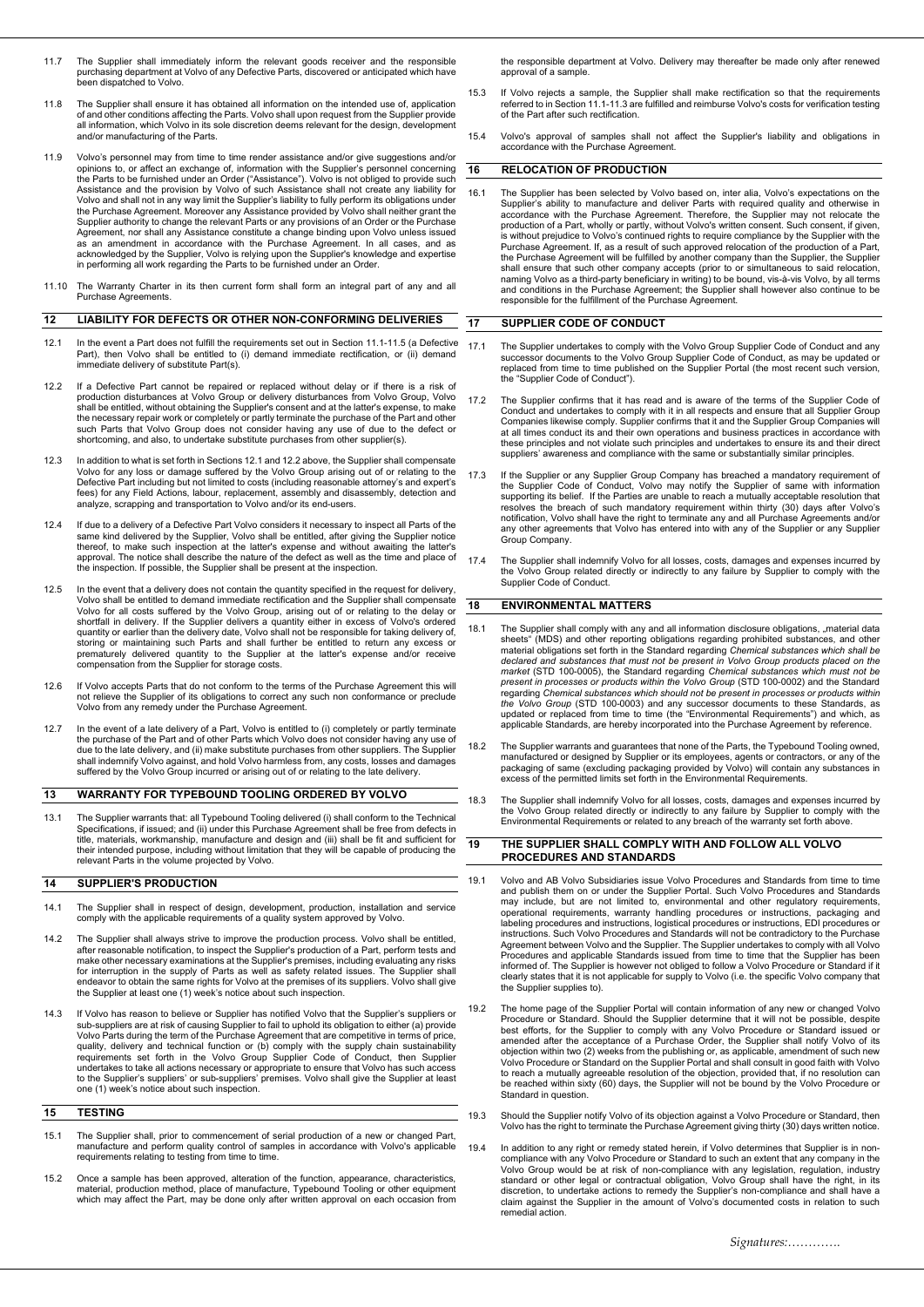# **20 PROVISION OF PARTS**

20.1 The Supplier shall, pursuant to the conditions of the Purchase Agreement and at commercially reasonable prices, supply Parts to such an extent that Volvo' can offer its customers spare parts for fifteen (15) years aft periods set forth above, the Parties shall agree on an all time buy, at commercially reasonable prices.

### **21 TYPEBOUND TOOLING OWNED BY VOLVO**

- 21.1 This Section 21 applies to Typebound Tooling owned by Volvo Group.
- 21.2 Typebound Tooling referred to in a Tooling Purchase Order is owned by Volvo Group. The Supplier may not issue an invoice to Volvo for Typebound Tooling until such Typebound Tooling has been approved by Volvo.
- 21.3 The Supplier shall permanently mark Typebound Tooling owned by Volvo Group in such a way that Volvo Group's ownership is clearly shown and shall inform insurers as to the fact of Volvo Group's ownership. The Supplier shall establish a register, accessible to Volvo, of all Typebound Tooling and, upon Volvo's request, certify Volvo Group's ownership of the Typebound Tooling to third parties and/or Volvo. The Supplier shall submit photographs to Volvo of the Typebound Tooling clearly depicting Volvo as the owner of such Typebound Tooling within five (5) Business Days of the delivery of Typebound Tooling to the Supplier's premises.
- 21.4 The Supplier shall file or, as applicable, upon Volvo's reasonable request, assist Volvo in filing all documentation necessary or appropriate to ensure or establish Volvo Group's ownership right in the Typebound Tooling.
- 21.5 The Supplier may not use Typebound Tooling owned by Volvo Group for the production<br>and/or supply of any goods or services to any third party. The Supplier may however use<br>such Typebound Tooling for deliveries to a JV has given its prior written approval.
- 

21.6 The Supplier is solely responsible for<br>-Maintaining the Typebound Tooling, including its repair or replacement, in the condition-<br>- necessary to produce the Parts in accordance with the terms of the Technical Specific for the relevant Parts and be responsible for all wear and tear;

- Housing the Typebound Tooling and insure them against loss or damage, even if it occurs despite the Supplier's exercise of due care; - Keeping the Typebound Tooling identifiable as Volvo's property.

- 21.7 Typebound Tooling may not be destroyed or scrapped without Volvo's written consent.<br>Typebound Tooling that is the subject of Intellectual Property Right(s) may furthermore not<br>be copied without the consent of the owne Volvo's request, all Typebound Tooling, drawings and other materials shall be returned to Volvo.
- 21.8 Supplier shall defend, indemnify and hold Volvo harmless from and against any and all loss, liability, cost and expense (including reasonable attorneys' fees) arising from personal injury,<br>death or property damage resulting from (i) Supplier's failure to comply with its obligations<br>under this Section 21, (ii) any disabling of any safety device on or about the Typebound Tooling by Supplier, its employees, agents or contractors. This obligation shall survive the expiration or termination of the Purchase Agreement.

### **22 TYPEBOUND TOOLING OWNED BY THE SUPPLIER**

- 22.1 This Section 22 applies to Typebound Tooling owned by the Supplier.
- 22.2 The Supplier shall bear the cost of developing, manufacturing, maintaining and renewing all Typebound Tooling used in the production of Parts ordered by Volvo.
- 22.3 If any company within the Volvo Group pays for or has any Intellectual Property Rights in Typebound Tooling, or has any Intellectual Property Rights in Parts manufactured by such Typebound Tooling, the Supplier may not use such Typebound Tooling for the production<br>and/or supply of any goods or services to any third party. The Supplier may however make<br>use of these Intellectual Property Rights for d
- 22.4 If the Supplier enters into composition proceedings, is declared bankrupt, goes into liquidation<br>or for any other reason can be assumed to have become insolvent, the Supplier shall<br>immediately inform Volvo thereof. Th is covered by Intellectual Property Rights owned by the Volvo Group, the Supplier shall immediately inform the trustee, receiver or other accredited person(s) of Volvo Group 's Intellectual Property Rights to Typebound Tooling.
- 22.5 The Supplier shall upon Volvo's request return to Volvo all document transmitted regarding the development, the manufacturing and maintenance of the Typebound Tooling and the Parts (e.g. drawings, technical documents).
- 22.6 In case of termination of the Purchase Agreement for a Part, Volvo or other relevant Volvo Group company is entitled to acquire the ownership of all Typebound Tooling and any and all associated Intellectual Property Rights necessary for Volvo or its designee to use such<br>Typebound Tooling, used solely for production to Volvo and/or AB Volvo Subsidiaries of such<br>Part, against payment of market value. The applicable, by an insolvency administrator, trustee or other person authorized to dispose over<br>the Supplier's assets) by giving notice of its intention to purchase such Typebound Tooling<br>and Intellectual Property Rights, w intention to acquire the Typebound Tooling and Intellectual Property Rights, each Party shall immediately appoint an independent appraiser to determine the market value of the<br>Typebound Tooling and Intellectual Property Rights. If such appraisers are unable to agree<br>on the market value of the Typebound Tooling and reasonable time of their appointment, the appraisers shall appoint a third independent appraiser who shall determine the market value of the Typebound Tooling and Intellectual Property Rights. The Supplier hereby certifies that the Supplier at all times will be able to fulfill its obligations in this respect. The Supplier hereby undertakes to do all actions and execute all documents necessary to effectuate the above-described transfer.
- 22.7 The Supplier shall immediately upon Volvo's request provide to Volvo and authorize Volvo to<br>use and provide to any replacement supplier all drawings, technical documents, manuals and<br>other materials related to the Typ transfer to it pursuant to Section 22.6 above.
- 22.8 Typebound Tooling may not be destroyed or scrapped without Volvo's written consent. Typebound Tooling that is the subject of Intellectual Property Right(s) may furthermore not be copied without the consent of the owner of such Intellectual Property Right(s).

### **23 INTELLECTUAL PROPERTY RIGHTS**

- 23.1 The Supplier may use the Intellectual Property Rights owned by or licensed to the Volvo<br>Group , whether such Intellectual Property Rights are in Parts or in Typebound Tooling, only<br>for the production and supply of Par Property Rights for the production and/or supply of any goods or services to any third party. The Supplier may however make use of such Intellectual Property Rights in Parts and/or Typebound Tooling for deliveries to a JV provided that the relevant company within the Volvo Group has given its prior written approval.
- 23.2 If Volvo or an AB Volvo Subsidiary pays, or otherwise compensates, the Supplier for development or design work, or contributes in other material respect to such development or<br>design work, for Parts or Typebound Tooling, any Intellectual Property Rights arising from<br>such work shall accrue to Volvo immedia shall have the right to freely use and dispose of such Intellectual Property Rights, including<br>but not limited to the right to modify, alter, adapt, transfer, register and grant sub-licenses to<br>such Intellectual Property R
- 23.3 Volvo and the Supplier may in a separate development agreement agree on conditions for Intellectual Property Rights resulting from design and/or development work performed by the **Supplier.**
- 23.4 Subject to any deviating terms in any development agreement entered into between the Supplier and Volvo, the Supplier hereby grants Volvo, all AB Volvo Subsidiaries and their successors and assigns a royalty-free, perpetual, irrevocable, world-wide and non-exclusive (i) license to the Supplier's Intellectual Property Rights not already assigned to Volvo under<br>Section 23.2 above and (ii) sublice
- 23.5 Volvo or the applicable AB Volvo Subsidiary is entitled to grant sub-licenses of such Intellectual Property Rights to any third party to the extent such third party reasonably requires such license in order to manufacture, remanufacture, repair, reconstruct, rebuild, relocate,<br>use, modify, further develop, sell, offer to sell and/or import Parts or Typebound Tooling and/or Products containing or using Parts or Typebound Tooling.
- 23.6 Volvo and the Supplier acknowledge and agree that the license granted and accepted<br>hereunder as described in Section 23.4 and 23.5 shall survive any termination of the<br>Purchase Agreement and shall continue until termi
- 23.7 The Supplier is responsible for ensuring that the Part and all Typebound Tooling, and any use or assembly of the Part and/or Typebound Tooling does not directly or indirectly infringe<br>the Intellectual Property Rights of any third party and complies with any rules regarding use<br>and distribution of open source so indemnify and hold the Volvo Group harmless against any and all losses, costs, damages, expenses and other outlays resulting from claims that may be brought against any company<br>within the Volvo Group or anybody that uses the Parts or Typebound Tooling alleging that the<br>Part, the Typebound Tooling, components party or open source software rules and will either replace the Part and/or Typebound Tooling<br>by another equivalent Part and/or Typebound Tooling or obtain all necessary consents for<br>the continued use of the Part and/or Ty disputes in which Volvo Group could become involved by reason of such infringement and if required by Volvo take on the conduct of any dispute.
- 23.8 The Supplier shall not use any corporate name or trademarks belonging to or licensed to the Volvo Group other than as instructed by the appropriate company within the Volvo Group in writing.

### **24 DATA PROTECTION AND REMOTE DATA RETRIEVAL**

- 24.1 The Supplier acknowledges that applicable data protection regulations, including but not limited to, the European General Data Protection Regulation, EU Member State laws and regulations and any other similar laws, re that it will uphold these regulations, including in connection with any software or devices<br>included in its Parts, and internmity and hold the Volvo Group harmless against any and all<br>claims that may be brought against any
- 24.2 In addition, Supplier may not (during the entire lifecycle of the Parts, including updates and<br>new versions) directly or indirectly retrive data from any Parts, whether through tracers,<br>loggers, sensors, software or o the direct or indirect actions or omissions of the Supplier or persons directed by the Supplier or otherwise.

#### **25 PRODUCT LIABILITY AND INSURANCE**

The Supplier shall defend, indemnify and hold Volvo harmless from and against any and all loss, liability, cost and expense suffered by the Volvo Group (including reasonable attorney's<br>and expert's fees) arising out of a claim that a defect in the design or manufacture of the<br>Parts, including defects in materia personal injury or loss of, destruction or damage to property. This obligation of indemnification includes the Supplier's responsibility for all judgements or settlement amounts which may otherwise be or become the responsibility of Volvo but for the obligation of indemnification set forth in this Section 25.1. This obligation of indemnification shall inure to the benefit of Volvo, AB Volvo, AB Volvo Subsidiaries, its and their officers, directors, and their respective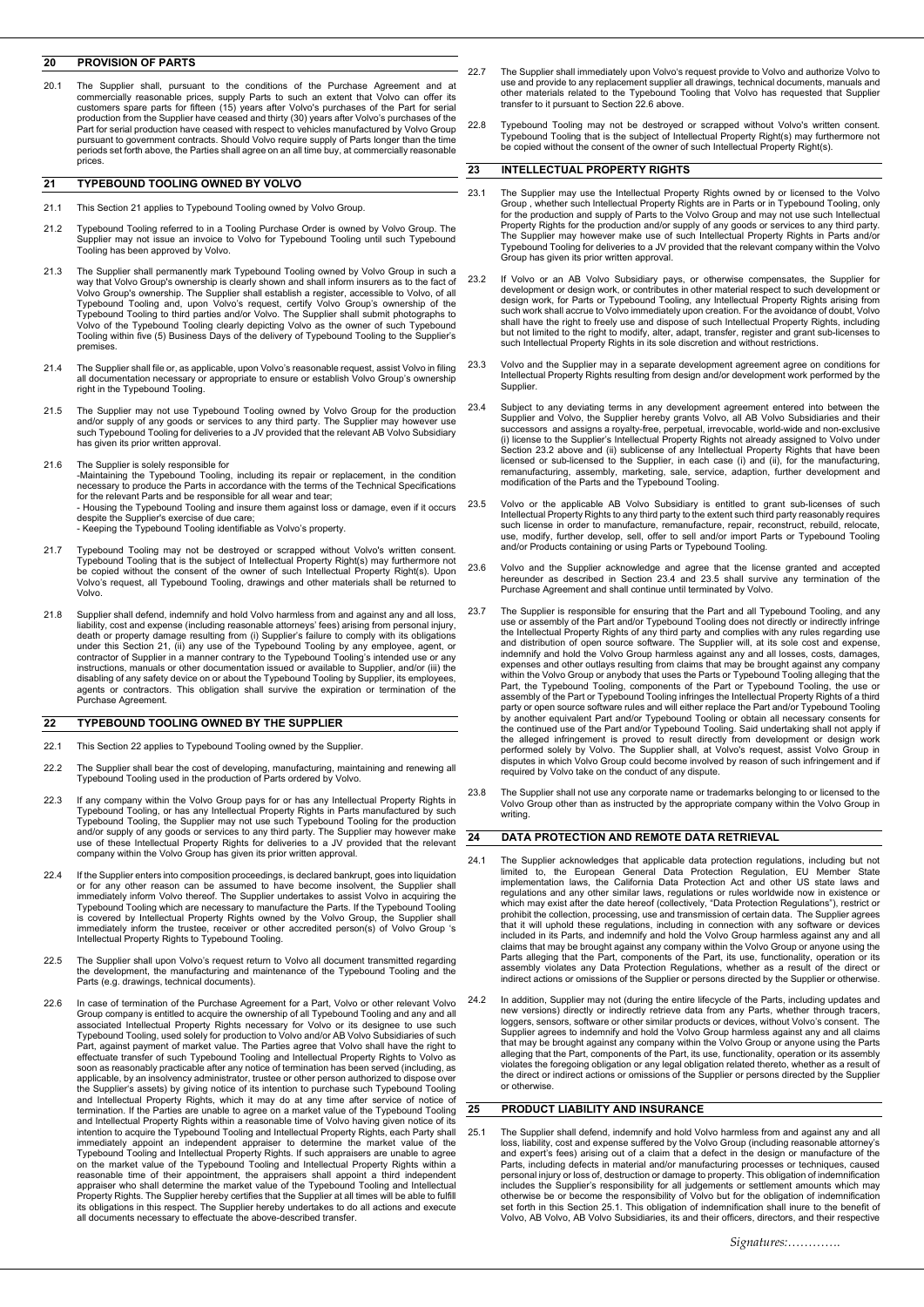successors and assigns. The Supplier shall, at Volvo's request, assist the Volvo Group in disputes in which Volvo Group could become involved by reason of such alleged defects and if required by Volvo Group take on the conduct of any dispute.

- 25.2 Neither Volvo nor the Supplier will file cross-claims or third party complaints against the other in product liability litigation without notifying the other Party in advance. Where practicable, notice should be given sufficiently in advance to allow thorough discussion of alternatives to such filing.
- 25.3 If there is a risk of a Product causing personal injury or property damage due to a Part being a Defective Part, such that Volvo decides to perform a Field Action, the Supplier shall compensate Volvo for the costs of the Volvo Group in conjunction with such Field Action, including but not limited to costs (including reasonable attorney's and expert's fees) for labour,<br>replacement, assembly and disassembly, detection and analyze, scrapping and<br>transportation to Volvo
- 25.4 The Supplier shall enter into and maintain an adequate product liability insurance policy<br>during the period of the Purchase Agreement and shall at Volvo's request also supply Volvo<br>with a copy of the insurance certifi

### **26 OTHER SANCTIONS**

- 26.1 In addition to the Supplier's liability for any defects, delays and product liability under the Purchase Agreement, a Party shall compensate the other Party for any loss or damage suffered as a result of a breach of the Purchase Agreement; provided that any actual or threatened breach by the Supplier of its delivery obligations regarding timeliness, capacity, quantities or quality shall, in addition to compensation for loss or damages, entitle Volvo to specific performance and injunctive relief.
- 26.2 If a Party fails to comply in any material respect with its obligations under the Purchase Agreement and does not undertake complete rectification within thirty (30) days after a written notice to that effect, the other Party shall be entitled to terminate the Purchase Agreement with immediate effect and receive compensation in accordance with the provisions of the Purchase Agreement provided that the Parties recognize that time is of the essence with respect to Supplier's deliveries under a Purchase Agreement and thus, actual or threatened<br>breach by the Supplier of its delivery obligations regarding timeliness, capacity, quantities or<br>quality shall entitle Volvo to ter
- 26.3 The Supplier is fully responsible for any actions or omissions (including, but not limited to the quality of the Part) of or related to its sub-suppliers (including, unless otherwise agreed in writing, any sub-suppliers that supply to the Supplier as a result of a Volvo-initiated request<br>or requirement, notwithstanding any negotiations or discussions that Volvo may have<br>engaged in with such sub-supplier with res Group Companies.

### **27 FORCE MAJEURE**

- 27.1 "Force Majeure" shall mean all events which are beyond the control of the Parties, and which are unforeseen, unavoidable and insurmountable, and which were not known at the acceptance of an Order and which prevent total or partial performance by either Party. Such<br>events shall include earthquakes, typhoons, flood, war, epidemics, civil disturbances, and any<br>other event which neither can be fo and/ or its subcontractors or agents shall not be deemed as events of Force Majeure. Further an event that merely increases the cost of rendering performance under the Purchase Agreement but does not make performance impossible shall not constitute a Force Majeure event.
- 27.2 If an event of Force Majeure occurs, a Party's contractual obligations affected by such an event shall be suspended during the period of delay caused by the Force Majeure and the period for performing such obligations shall be extended, without penalty, for a period equal to such suspension.
- 27.3 The Party claiming Force Majeure shall promptly inform the other Parties in writing and shall furnish within ten (10) days thereafter evidence of the occurrence and expected duration of such Force Majeure
- 27.4 In the event of Force Majeure, the Parties shall immediately consult with each other in order to find an equitable solution and shall use all reasonable endeavors to minimize the consequences of such Force Majeure. If the consequences of the Force Majeure event continue for a period of thirty (30) days without a solution acceptable to both Parties despite both Parties' engagement in good faith discussions, the Party that is not subject to Force Majeure shall be entitled to immediately terminate the relevant Purchase Agreement.

# **28 LEGAL REQUIREMENTS**

28.1 Each party shall comply with all laws and regulations relevant to the performance under the Purchase Agreement. This will include but not be limited to the Supplier's obligation to treat dangerous goods in accordance with all applicable laws and regulations.

## **29 EXPORT CONTROLS AND ORIGIN**

- 29.1 The Supplier shall, at the time of shipment, provide proper customs clearance supporting documentation for supplied Parts in accordance with the laws and regulations set by the exporting and importing countries. In addition, Supplier shall promptly provide all assistance,<br>information and other documents as needed and requested by Volvo for any Part, or<br>component therein, which Suppl be limited to information on part number (where possible Volvo's part number), clear<br>description, country of origin, value, weight, content preferential status, customs rulings (if any) and technical information adequate for Volvo to determine applicable Harmonized System (HS) classification. The country of origin related to relevant Free Trade Agreements or commercial policy measure regulations being applicable for supplied Parts and EC or EEA value(s) may not be altered without prior written consent of Volvo.
- 29.2 Supplier shall provide proper export control documentation for Parts (and in certain cases the components therein) in accordance with the applicable laws and regulations and/or as requested by Volvo; including but not limited to (i) certificates with information on the country of origin for export control purposes, (ii) information regarding the applicable export control regulations (including related national supplemental license requirement lists) and<br>ECCN/ECN code(s) of both US and the EU or equivalent in any other country and (iii)<br>information regarding the Part being subject to any sa percentage of content originating from the United States of the total fair market value of the Part or its component, or (ii) a written statement that such percentage is less than 10 per cent.

For electronic Parts, Supplier shall supply Volvo with an Export Compliance Declaration or its equivalent containing the details set out in this Section 29.2 only if the electronic Part costs 100 USD or more (unless otherwise specifically requested by Volvo). The export control related origin or content, including but not limited to US, EC- or EEA-value(s) of a Part or component(s), may not be altered without the prior written consent of Volvo.

- 29.3 Supplier, at its own cost, shall be obliged prior to the Parties agreeing on the Technical Specification, to determine and notify Volvo in writing of the information set out in Section 29.2 in relation to the Part or the component.
- 29.4 In the event that Supplier changes sub-supplier or implements changes in manufacturing and assembly of any Parts and/or components affecting the country of origin under the Free Trade Agreements or commercial policy measure regulations or affecting the export control related originating content without Volvo's prior written consent, Volvo shall have the right to claim compensation for any loss or damage suffered as a result of such change. For the avoidance of doubt, in such case, Volvo shall be entitled to source the Parts and/or components from other suppliers, which conform to the country of origin in accordance with the Free Trade<br>Agreements and/or export control related originating content as agreed. Supplier shall not be<br>entitled to any compensation of whatev and/or components from other suppliers according to this section 29.4.

### **30 CONFIDENTIALITY**

- 30.1 This Section 30 shall apply if and to the extent that the Parties have not entered into a separate confidentiality agreement that covers the entire duration set out in Section 30.2. Section 30.4 shall however apply regardless of a separate confidentiality agreement between the Parties.
- 30.2 All information, equipment, know-how and technical documentation, including electronically stored data and computerized geometries, to which a Party has obtained access through the Parties' business relationship, shall for the duration of the Purchase Agreement and for ten<br>(10) years thereafter be treated as confidential and may not be used for any purpose other<br>than for development, design work or d the Parties that are directly involved in the implementation of the deliveries to Volvo. Copying<br>or reproduction of such confidential information is permitted only within the framework of the<br>fulfilment of a Party's obliga information which a Party can show was in its possession before receiving it from the other Party, and (iii) information which a Party receive from a third party without restraints as to the disclosure thereof.
- 30.3 Information which a Party is required to disclose by reason of law or order of a court of a competent jurisdiction may however be disclosed for such purpose. The Party requested to disclose such information shall beforehand notify the other Party of any such requirement and<br>consult with the other Party regarding the manner of such disclosure. The Party disclosing<br>information pursuant to this Section the information to treat it confidential as required in Section 30.1.
- 30.4 The Supplier may not make public the business relationship of the Parties through advertising or in any other way without prior written consent from Volvo.
- 30.5 The Supplier shall at Volvo's request either return or destroy everything referred to in Section 30.2, including copies thereof.

#### **31 WAIVER**

31.1 No waiver by either Party of any breach of the Purchase Agreement shall be considered a waiver of any subsequent breach of the same or any other provision. Notwithstanding the generality of the foregoing, any failure by Volvo Group to answer a question or communication from the Supplier about a delayed delivery shall not affect Volvo Group's right to impose a sanction in accordance with the Purchase Agreement.

# **32 SEVERABILITY**

32.1 In the event that any provision of the Purchase Agreement should become invalid due to e.g. legislation, only the said provision shall be considered invalid while the remaining provisions shall remain in force. The Parties shall in such a case immediately conclude a new agreement that replaces the invalid provision and as far as is possible ensures through its content an equivalent result.

### **33 TRANSFER AND ASSIGNMENT OF AGREEMENT**

- 33.1 A Party may neither transfer nor assign its rights or obligations under the Purchase Agreement (including, for the avoidance of doubt, by way of factoring or other financing facility or similar facility or arrangement) without the written consent of the other Party also in case of an insolvency procedure against the Supplier. Volvo may however transfer or assign such rights or obligations (including, but not limited to, any individual Purchase Agreements, any of the documents set forth in Section 3.4, any debts owed by Volvo or any AB Volvo Subsidiary to the Supplier or any Supplier Group Company that is a party to a Purchase Agreement with any Volvo Group company and any claims held by Volvo or any AB Volvo<br>Subsidiary against the Supplier or any Supplier Group Company that is a party to a Purchase<br>Agreement with any Volvo Group company) to connection with any sourcing activity or sale of a part of the Volvo Group's business, any third party without consent and Supplier hereby consents to such assignment in advance.
- 33.2 The Supplier acknowledges that the Volvo Group comprises several separate legal entities and that non-compliance by the Supplier with the Purchase Agreement may cause harm, loss, damages, expenses and costs to Volvo Group entities other than Volvo. Supplier agrees that any such loss, damages, expenses or costs shall give rise to claims of such Volvo Group entities against the Supplier and that Volvo may assert such claims in its own name against the Supplier. The Supplier accepts that Volvo's right to bring such claims in its own name does not require any evidence of any assignment and/or transfer of such claims to Volvo.

# **34 TERM OF THE AGREEMENT**

- 34.1 The Purchase Agreement shall be valid from the date of acceptance of an Order and shall remain in effect for an indefinite period of time subject to any prior termination in accordance<br>remain in effect for an indefinite period of time subject to any prior termination in accordance with the provisions under this Section 34 or otherwise in the Purchase Agreement.
- 34.2 The Purchase Agreement may not be terminated during any fixed term as agreed and defined in the Price Agreement relating to the Parts delivered under the Purchase Agreement (the "Fixed Term").
- 34.3 Subsequent to the Fixed Term (or if no Fixed Term was agreed), the Purchase Agreement may be terminated by either Party by written notice to expire twelve (12) months from receipt